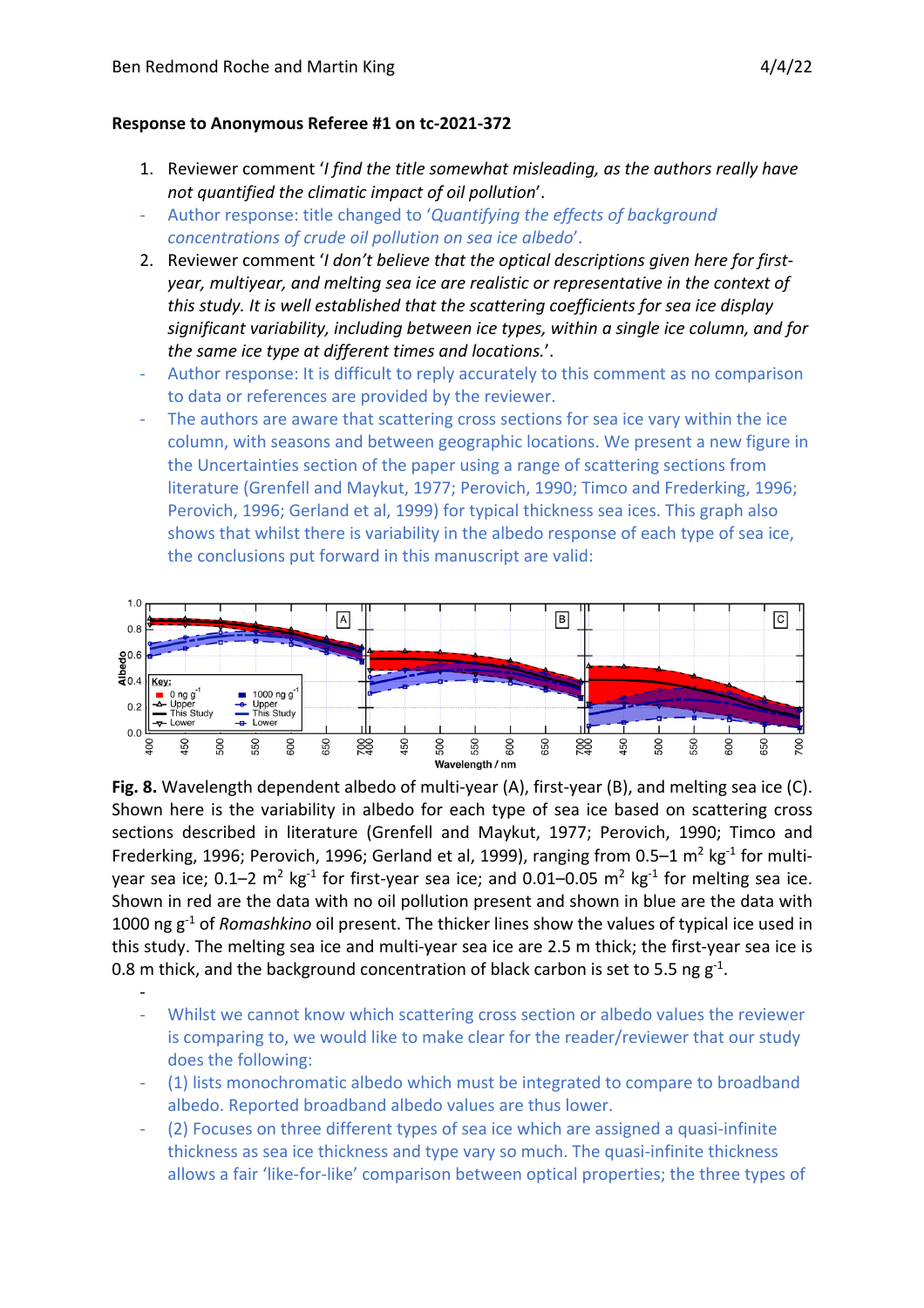ice are simple examples to explore the variation in scattering cross sections as opposed to being rigid prototypes. The three different types of sea ice are based on the loci of their scattering cross sections.

- (3) The work is an exploration, possibly the first of how oil optical properties may affect sea ice and so the mass ratio of black carbon has been kept at a pristine level for quasi-infinite cases.
- (4) The variation of scattering cross sections within the ice column has not been explored as this is the first exploratory study to determine if oil is a concern for sea ice albedo. Further detailed models with a plethora of ice types and possibly dynamics are now all possible, but this initial study demonstrating the effect is important so that others can choose to explore these effects further. It should be stated that there has been significant interest in this unpublished manuscript from environmental and petrochemical organisations.
- We have added the following text to the manuscript:
- Edited caption in Methodology: '*Table 1. TUV-snow model sea ice input parameters derived from literature (Grenfell and Maykut, 1977; Perovich, 1990; Timco and Frederking, 1996; Perovich, 1996; Gerland et al, 1999) and previously used in other studies (e.g. King et al, 2005; France 2008; France et al 2011; Marks and King 2013; Marks et al, 2014)*.'
- Added to Uncertainties section: '*Throughout this study the mid-range/typical values for sea ice have been selected and are reported in Table 1. To assess any uncertainties that may arise from the variability of scattering cross sections reported in literature (Grenfell and Maykut, 1977; Perovich, 1990; Timco and Frederking, 1996; Perovich, 1996; Gerland et al, 1999) Fig. 8 is additionally presented and indicates the response of realistic types of sea ices with both lower and higher scattering cross sections.'*
- 3. Reviewer comment: '*I'm a bit confused by the FY, MY, melting classifications. If Arctic sea ice isn't melting, it is likely snow covered. Do the authors intend for this study to treat bare, non-melting FY, MY ice? And, if the snow is implicitly included, then the dynamics of snow-oil interactions need to be accounted for.*'.
- Author response: We have done a general study for the effect of oil pollution on bare sea ice. Sea ice is frequently snow covered so this study, similar to the study of Light et al, 1998, may only be valid for areas of sea ice that experience snow melt or removal of snow by wind. Whilst this study focuses on the Arctic owing to the development of shipping routes and enormous hydrocarbon reserves in the region, these results are also relevant for non-polar sea ice and the Antarctic.
- The reviewer has raised two minor issues here: (a) First-year, multi-year, and melting sea ice classification; and (b) snow cover on sea ice.
- (a) Our first-year, multi-year, and melting sea ice classifications are a way of exploring the variation in scattering cross sections of sea ice as described in response to point 2 above. We now explicitly state in the Uncertainties section that these are the mid-range/typical values selected from literature.
- (b) We have added the following text to the Uncertainties section: '*Sea ice is frequently covered with snow and sea ice tends only to be free of snow where it is removed by katabatic winds or during the melting season (Weeks, 2010)*.*'*
- However, studies (Marks and King, 2013) have previously reported that an overlying snowpack of 2–5 cm is sufficient to mask light absorbing impurities in sea ice and so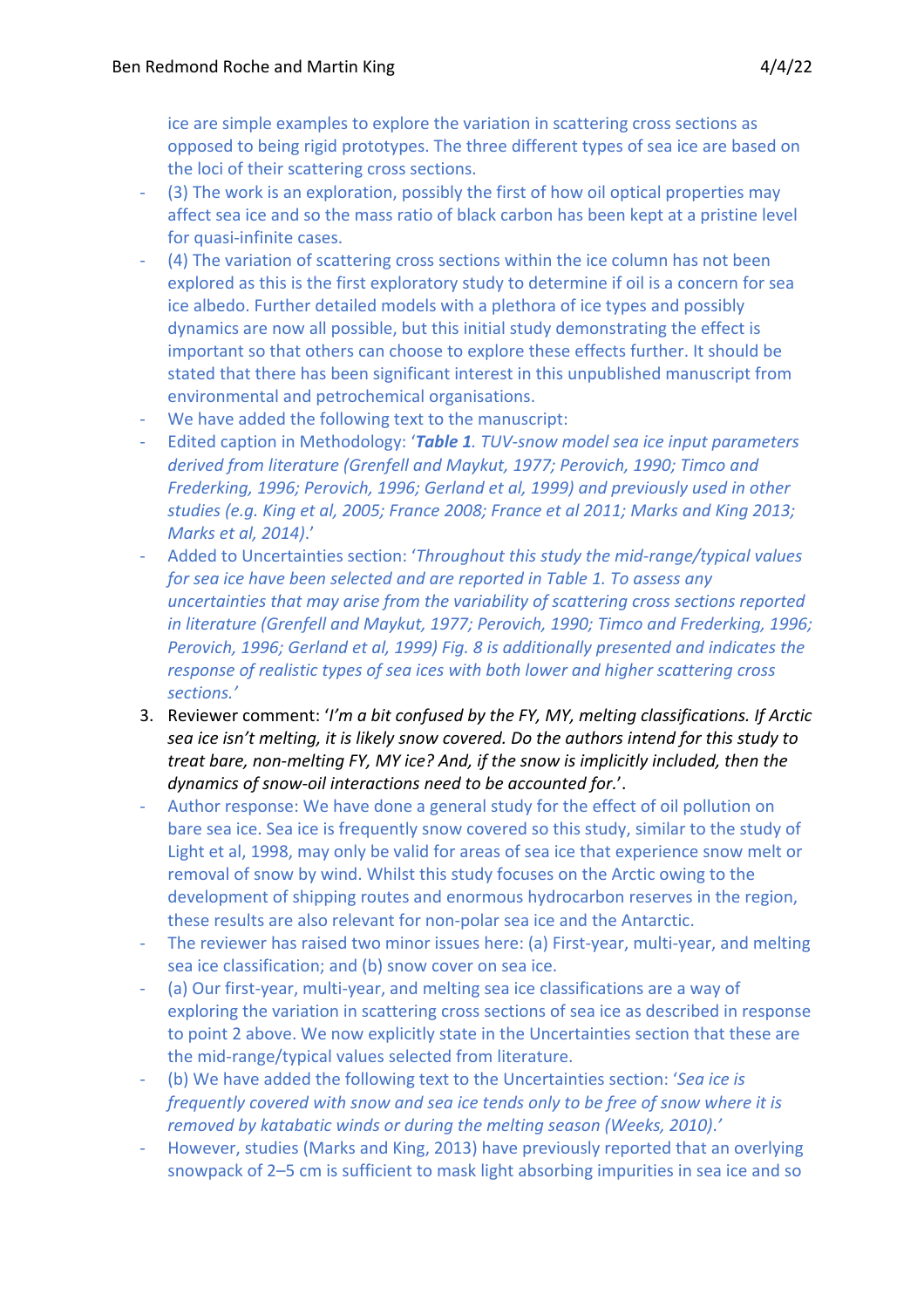it was not necessary to consider snow cover in this work as it would mask our results. Unlike black carbon pollution in snow and sea ice, which is deposited from the atmosphere, the incorporation of background quantities of oil pollution into the sea ice matrix is postulated to come from the ocean. We have not considered the movement of oil from the sea ice matrix to snowpack in this work as it is an area of research and probably only relevant at much higher concentrations of oil.

- For clarity, the following has been added to the Methodology: '*Snow has not been considered in this study in order to independently assess the effect that oil pollution has on the albedo of the different types of sea ice*'.
- 4. Reviewer comment: '*L183: how do authors justify 201 layers?*'
- Author response: Previous works (Marks, 2017) have demonstrated that a large number of layers are required at the interface, and 201 layers was a good compromise between computational time and precision.
- The following text has been added to the Methodology: '*Marks (2017) found it important to have a large number of layers at the interface so 201 layers offers a good compromise between computational time and precision.*'
- 5. Reviewer comment: '*L200 (Eq1): What is the prime symbol for?'*
- Author response: it was a comma and has been removed for clarity.
- 6. Reviewer comment: *'L212: why bother modelling atmosphere here? Seems extraneous'*
- Author response: In this paper we report diffuse sky conditions to keep the work manageable. Our initial efforts included the effects of solar zenith angle and sky conditions (e.g. cloud, aerosol, ozone column etc.) but the work became too large for a single paper and the atmosphere radiative-transfer detracted from the sea ice radiative-transfer.
- 7. Reviewer comment: *'L299*: "*The oil is most absorbing at 400 nm, where ice is the least absorbing…" Perhaps this is true, but this is the cause, not a result.'*
- Author response: we think there may be a misunderstanding here, we have taken the optical properties and done a Mie calculation on them – this is a result and helps the reader understand the results more clearly.
- We are describing the absorption efficiency of an oil droplet (similar size to the wavelength of light) because that is different depending on the size (see Fig. 3) to the absorption cross section.
- For clarity, we have changed the text to now read: '*The Mie calculation demonstrates the oil droplet is most absorbing at 400 nm where the ice is least absorbing.'*
- 8. Reviewer comment: *'L313: "the effect of oil significantly decreases as wavelength increases over the region studied and the oil becomes less absorbing whilst the ice becomes more absorbing." Same as previous comment, this is a physical cause, not a result.'*
- Author response: this statement resides from the fact that we have done a Mie calculation and is therefore a result.
- For clarity, we have changed to the text to now read: '*the Mie calculation shows the effect of oil significantly decreases as wavelength increases and the ice becomes more absorbing.*'
- 9. Reviewer comment: *'L328: "The three types of sea ice have different unpolluted albedos: melting sea ice 0.72, first-year sea ice 0.87, and multi-year sea ice 0.94 at a*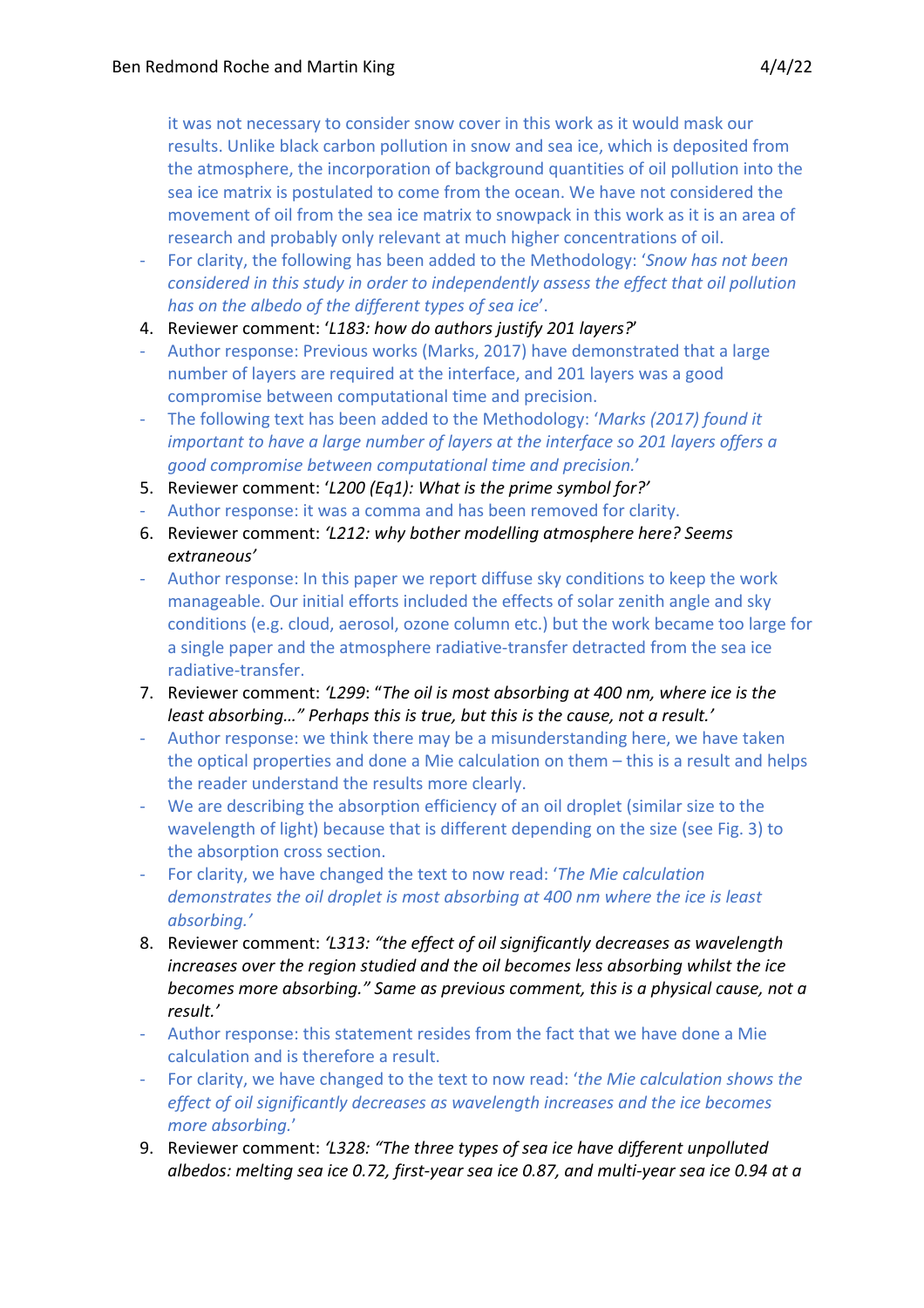*wavelength of 400 nm respectively, owing to their different scattering cross sections (Perovich, 1996; Marks and King, 2014)." I think this overstates the differences between these three ice types if indeed it is intended that all are snow free.'*

- Author response: the ice is snow free as now clearly stated in the Methodology: '*Snow has not been considered in this study in order to independently assess the effect that oil pollution has on the albedo of the different types of sea ice.*'
- This comment is a repeat of the issues responded to above in point 2 and our explanations and edits are again valid here.
- Please note these are the maximum monochrome albedo values of each type of sea ice taken at a wavelength of 400 nm and that these sea ice's have been made quasiinfinite in order to independently compare the effects of oil pollution on sea ice albedo.
- 10. Reviewer comment: *'L606: "As these data shows, this decline in perennial types of sea ice renders the Arctic much more vulnerable to increased oil pollution in the region..." I don't think this conclusion is supported by this study. For example, the high scattering prevalent in the surface layers of multiyear ice, and the larger thickness of this layer in thicker ice is not accounted for in this study. Also, there is no attempt to simulate how oil droplets respond to summer freshwater flushing that is a key factor that distinguishes FY ice from MY ice.'*
- Author response: we have edited the text to read '*As these data shows, this decline in perennial types of sea may render the Arctic more vulnerable to increased oil pollution in the region.*'
- We have done the first study to show that background concentration levels of oil in sea ice are important – the model is a radiative transfer model only and allows for the effect of oil pollution to be determined and for the basis to be set for more complex work in the future utilising more sophisticated models.
- We have added a line in the Uncertainties section '*This manuscript shows that background concentrations of oil pollution may have an important effect on sea ice albedo and will hopefully lay the groundwork for more sophisticated modelling studies to explore the effects such as oil movement within the sea ice column in greater detail.*'
- Martin (1979) explained that once oil reaches the ice surface it will be reintroduced to the ocean in a weathered or emulsified form and potentially be available to be reincorporated in newly forming ice – we considered this and the fact that oil droplets will rise in the ice column as brine channels broaden in the spring/summer. It is not clear how it would be possible to model the effects of flushing, so we have not attempted to do so in this manuscript.
- We have alluded to this in the text and added the following line to the Mie calculations section: '*Martin (1979) also found that in summer oil on surface leads to melt-pond formation owing to the absorbed solar energy and once on the surface the oil will be reintroduced to the ocean in a weathered or emulsified form, by melting through the ice or flowing of the sides.*'
- 11. Reviewer comment: *'L621: "Therefore, it appears that the type of oil has the biggest effect on how responsive sea ice is to increasing mass ratios of oil as opposed to the type of sea ice and in contrast with the findings of a comparable study into the effects of mineral dust on sea ice albedo (Lamare et al., 2016)." I don't understand what this means. Is it saying that there is larger variability in oil inherent optical*